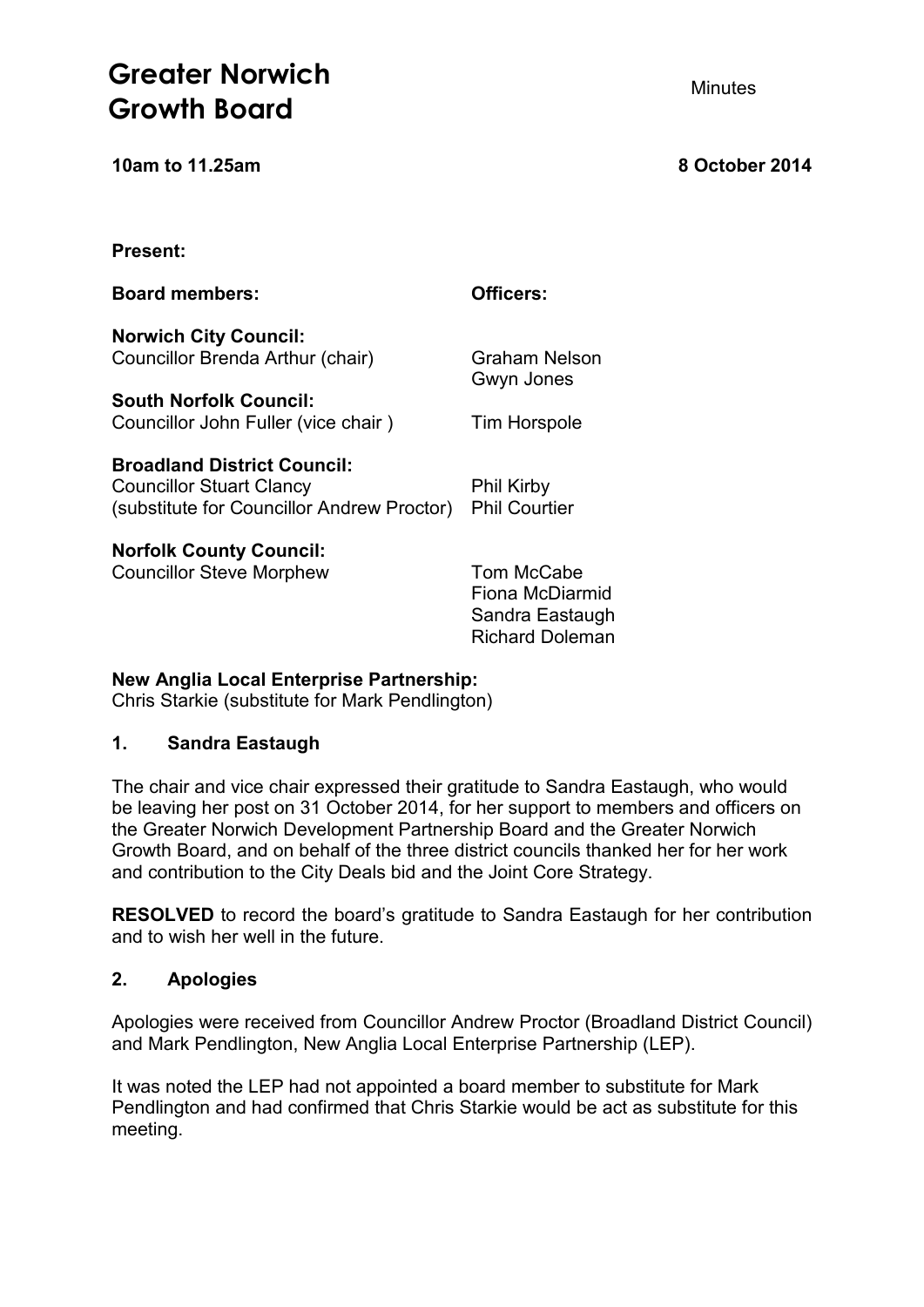#### **3. Minutes**

**RESOLVED** to approve the accuracy of the minutes of the meeting held on 31 July 2014.

### **4. Greater Norwich City Deal – Skills**

Fiona McDiarmid presented the report and circulated a table showing progress against targets. (A copy of the table is available on the website.)

The chair referred to government funding for regeneration and growth and said that the bidding process was costly and complicated; and that she welcomed ways that it could be more easily accessed. Members were advised that the New Anglia Structural Investment Fund was ring fenced for the urban areas in the county and split across the Greater Norwich districts as follows: Broadland £51,000; Norwich £82,000 and South Norfolk £70,000.

**RESOLVED** to note the update on the skills element of the Greater Norwich City Deal.

#### **5. Presentation on joint working to deliver the right infrastructure to promote active and healthy lifestyles.**

(Lucy McLeod, Norfolk County Council's interim director of public health, attended the meeting for this item.)

Lucy McLeod presented a power point presentation on the need to ensure that the right infrastructure was delivered to promote active and healthy lifestyles. (A copy of the presentation is available on the website.)

During discussion members considered that the presentation was a timely reminder that the growth programme was about creating healthy communities and addressing disadvantages particularly in the early years.

In summing up, Lucy McLeod invited members to contact her or her colleagues in Public Health.

**RESOLVED** to thank Lucy McLeod for the presentation.

#### **6. Growth Deal - update**

Chris Starkie, managing director, New Anglia LEP provided an oral overview of the New Anglia LEP Growth Deal 2015/16. He said that in July the government had announced a growth deal of £173.3m. This included £81.8m of new funding for 2015-16 and future years and confirmation of £91.5m of previously announced funds including funding for the NDR (£65.5m). Projects awarded new funding included skills capital, transport, enterprise and innovation, broadband and wider infrastructure. The deal also covered a range of freedoms and flexibilities on use of the funding, partnership working with government departments and additional borrowing for infrastructure projects. Since the announcement in July the LEP and its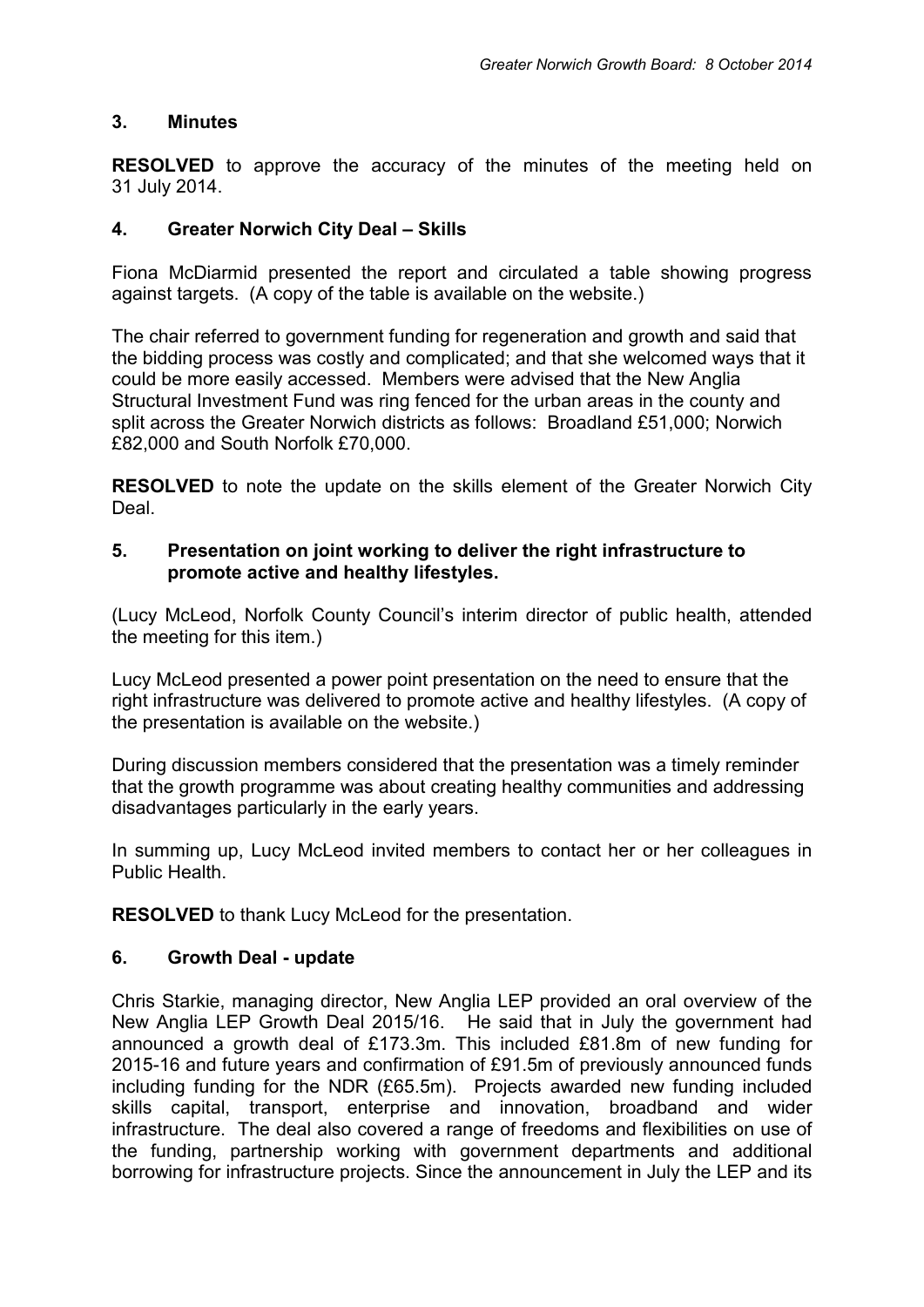partners have ensured that all projects set for delivery in 2015-16 were prepared to commence. Since the July announcement the LEP and partners have been preparing projects set for delivery in 2015-16 (setting clear milestones, ensuring value for money and ensuring that projects have the necessary permissions); agreeing governance arrangements and reporting arrangements with government; establishing whether any of the projects can be brought forward to 2014-15 or later projects moved to 2015-16; and making a case for additional projects that did not receive funding in case additional funds become available. The LEP was also working up proposals for the LEP's 2016-17 growth deal bid. It was working with the Norfolk and Suffolk growth groups to prepare a "pipeline" of projects for inclusion in the growth deal bid and would include other funding streams.

Chris Starkie also referred to the progress of the delivery of the Norwich City Deal enterprise and innovation funding; and gave an example of the innovation voucher being used by a business in Loddon to launch a new product with students and said that the growth hub was on track to exceed targets.

#### **RESOLVED** to note the report.

#### **7. Growth programme 2015-16**

Sandra Eastaugh introduced the report and referred to the additional papers circulated at the meeting, comprising an amendment to the proposed resolution (3) and the amendment of a typographical error in paragraph 7.5 of the report, second sentence, deleting "2018/19" and replacing it with "2019/20". (Colour printed copies of appendix 1 were circulated at the meeting.)

Richard Doleman presented the report and explained the annual timetable for the sign off of the Greater Norwich Growth programme; the programme management and the Strategic infrastructure programme as set out in appendix 1. (Slides illustrating these points are available on the website).

During discussion members considered that the projects listed under the Strategic infrastructure programme should, for completeness, also include schemes funded by S106 agreements. Members asked to have all the information in one place to provide a comprehensive picture of all of the infrastructure that would be delivered. It was also noted that another variable was the community infrastructure levy (CIL). Project delivery was dependent on its receipt and therefore the programme should show how CIL income supports its delivery. Chris Starkie said that it was important for the LEP and the government to see where the funding was being used.

#### **RESOLVED** to:

- (1) note the progress on the 2014-15 Growth programme;
- (2) approve the 2015-16 Growth programme in table 3 and on the conclusion of scheme preparatory work, note that additional schemes will be recommended for approval;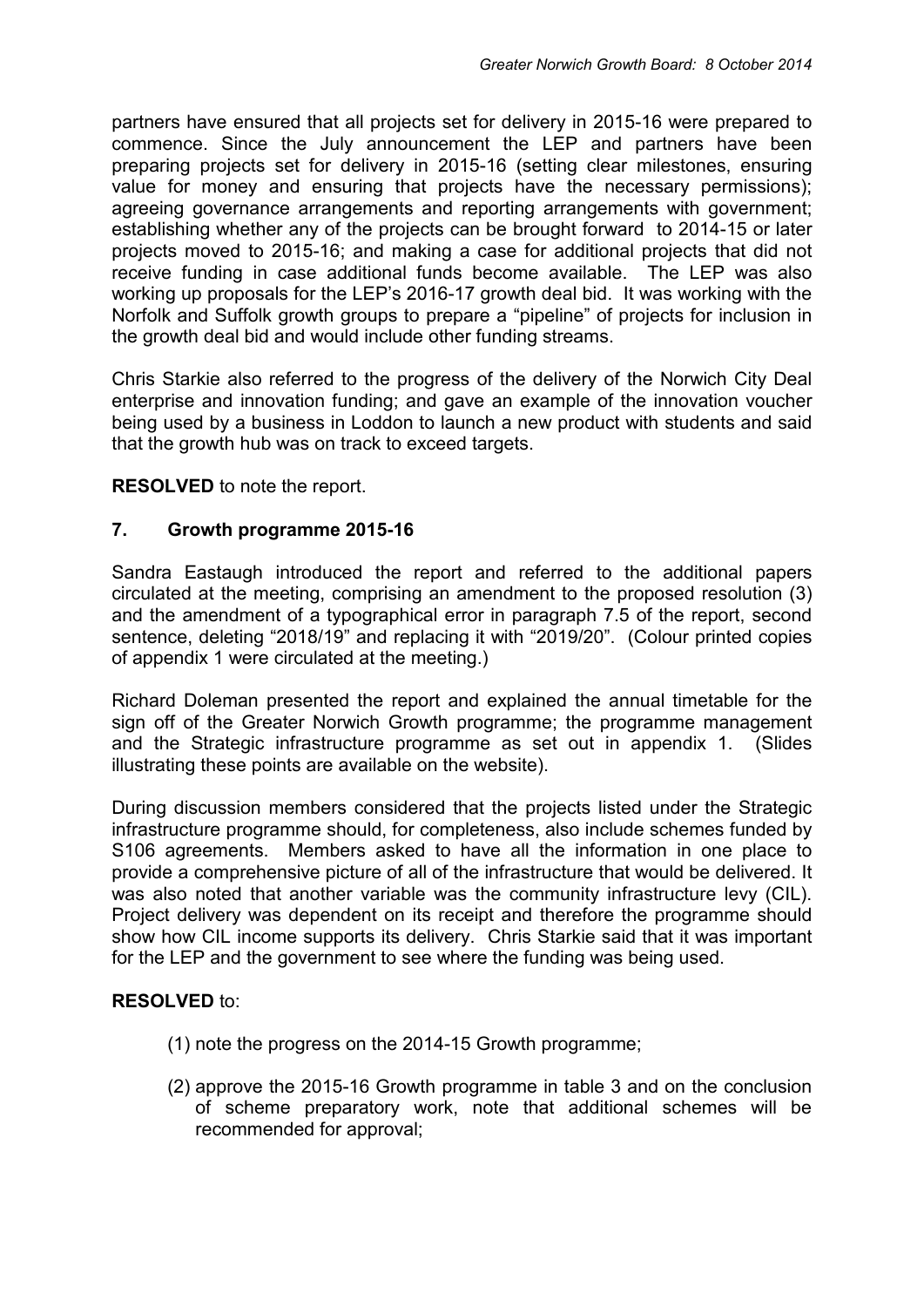- (3) endorse the 5 year NATS programme as set out in Appendix 2 of the report and the use of £2,875,000 of pooled CIL funds to support delivery from 2016-17 to 2019-20 within future annual growth programmes;
- (4) recommend that the responsible groups take forward feasibility /preparatory work to inform future growth programmes for the schemes identified in the annual business plans and set out in paragraph 9.2 of the report (listed below):

# **Broadland**

- North West Norwich Forest Connections: Enhance woodlands and heathlands, creating links between in the Horsford, Felthorpe, Drayton and Hevingham area.
- Burlingham: Green Infrastructure
- Thorpe Ridge: protection and enhancement of woodlands and provision of public access
- Section of North East orbital route between Salhouse Road and the proposed junction on the northern edge of Brook Farm
- Improvements to Bittern Line including potential rail halt at Broadland Business Park
- Cycle improvements at junction between Wroxham Road, Cozens Hardy Road and Cannerby Lane

# **Norwich City**

- Rose Lane / Prince of Wales Road
- Tombland: Public Realm
- Dereham Road BRT Guardian Road roundabout
- Guardian Road Traffic Signals scheme development Blue Pedalway

# **South Norfolk**

- Hempnall Crossroads improvements
- Long Stratton Bypass
- Longwater / Easton highways improvements, including improved walking and cycling
- BRT Longwater to City Centre.

# **8. Greater Norwich Local infrastructure fund**

(Councillors Steve Morphew and Stuart Clancy declared an other interest in this item because the county council owned land at Beeston Park.)

Sandra Eastaugh presented the report and updated members on the progress of the three schemes that the board had approved in principle at its meeting on 31 July 2014.

Phil Courtier referred to the report and summarised the proposal for housing at Beeston Park and the application for £5m funding to deliver the new North Walsham Road Corridor and divert the North Walsham Road.